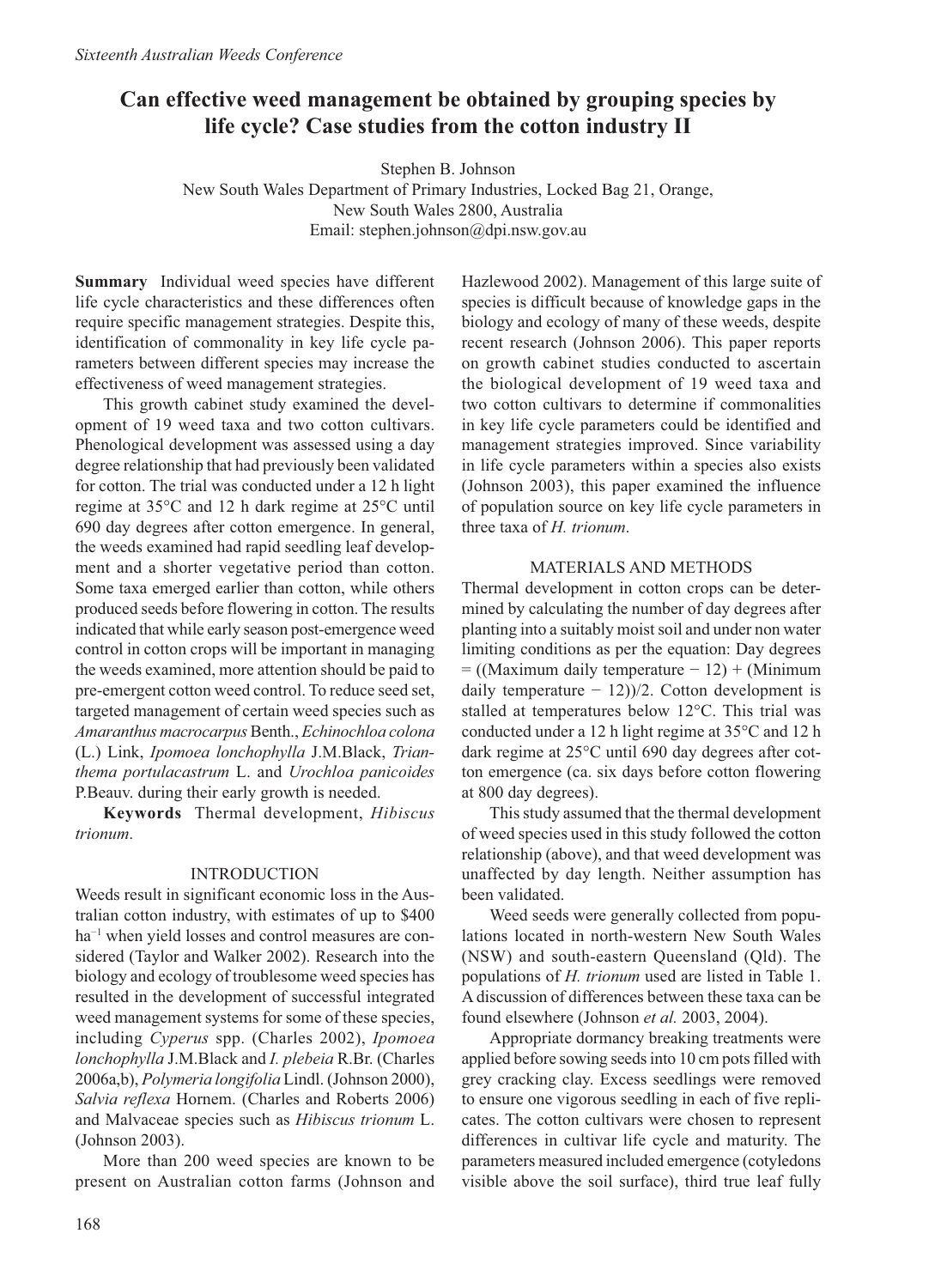**Table 1.** *Hibiscus trionum* taxa collected from various locations within their geographic range.

| Variety                                                   | Parent population location                                                                          |
|-----------------------------------------------------------|-----------------------------------------------------------------------------------------------------|
| var. trionum                                              | Jimbour $(QId)$ – Northern<br>Narrabri (NSW) – Central<br>Trangie $(NSW)$ – Southern                |
| var. <i>vesicarius</i><br>(yellow centre flower)<br>type) | Jimbour $(QId)$ – Northern<br>Narrabri (NSW) – Central<br>Trangie $(NSW)$ – Southern                |
| var. vesicarius<br>(red centre flower type)               | Emerald (Qld) – Northern<br>Jimbour $(QId)$ – South eastern<br>St George $(QId)$ – South<br>western |

expanded (all leaves counted for grasses), first floral bud (larger than 3 mm diameter) and seed development (green seed present, and mature seed shed). All parameters (except emergence) were assessed relative to the average emergence date for the weed.

#### RESULTS

**Emergence** Five weed taxa emerged 1–2 days before the earliest cotton cultivar, Sicot 80. In order of emergence these included *Sesbania cannabina* (Retz.) Pers., *Amaranthus macrocarpus* var. *pallidus*  Benth. and *Echinochloa colona* (L.) Link. Six weed species emerged at least one day after the cotton cultivar Sicala 40. In order of emergence these included *I. plebeia*, *I. lonchophylla*, *Bidens subalternans* DC., *Anoda cristata* (L.) Schltdl., *Abutilon theophrasti* Medik. and *S. reflexa*. There was no clear trend in *H. trionum* populations of the three taxa with respect to cotton emergence.

**Early seedling growth** Most weed taxa reached the third true leaf fully expanded stage before the two cotton cultivars. The most rapid of these in order were *Urochloa panicoides* P.Beauv., *B. subalternans*, *A. macrocarpus* var. *macrocarpus* Benth., *S. cannabina*, *E. colona*, *Solanum nigrum* L. and *I. lonchophylla*. With the exception of the grasses with only three leaves counted, a number of weeds developed early leaves more rapidly than cotton. Very few taxa developed more slowly than both cotton cultivars, but these included *A. cristata* and one population each of *H. trionum* var. *trionum* L. and *H. trionum* var. *vesicarius* Hochr. from Trangie in central NSW. Seedlings of *H. trionum* var. *trionum* and var. *vesicarius* from Jimbour populations (from south-eastern Qld) developed three true leaves significantly earlier than both cotton cultivars. In comparison, third true leaf development within these taxa was significantly delayed in more southerly populations from Narrabri and Trangie.

**Floral initiation and seed development** With the exception of three weed species, all taxa developed floral buds before the two cotton cultivars, that is these taxa had a shorter vegetative period. This occurred within 550 day degrees (up to 30 days). The three exceptions were *B. subalternans*, *I. plebeia* and *Malva parviflora* L. Seedlings of *H. trionum* developed floral buds significantly more quickly in more southerly (var. *trionum* and var. *vesicarius* – yellow centre flower type) or easterly (var. *vesicarius* – red centre flower type) populations.

Although only one species produced mature seed within the trial period (*U. panicoides* at 577 day degrees), four other species produced green seed, these being *A. macrocarpus* var. *pallidus*, *E. colona*, *I. lonchophylla* and *Trianthema portulacastrum* L.

#### DISCUSSION

Although individual weed species have different life cycle characteristics, the growth cabinet studies indicated that there were commonalities in key life cycle parameters. Accordingly, there is considerable potential to manage early emerging weed species before cotton emergence with non-selective knockdown or residual herbicides, particularly after irrigation at planting. The potential for management is greater if weed emergence occurs before cotton planting after rainfall or irrigation.

Rapid early vegetative growth of all weeds indicated that attention should be directed to early season post-emergent weed management via herbicide applications in-crop and inter-row cultivation. Such attention will help achieve successful management, as weed seedlings are often easier to kill than larger plants.

The rapid reproductive development of nearly all weed taxa where floral buds developed within 30 days is a reason for concern. Such rapid development has been observed in spring, summer and autumn in the field and glasshouse situations in varieties of *H. trionum*, *A. cristata* and *A. theophrasti* (Johnson 2003). Another concern is the production of seed in some species during the relatively short trial period. It is crucial therefore that a suite of integrated weed management techniques be used to prevent weed reproduction, including targeted chipping, and using the methods for early-season control outlined above. Reducing weed seed production will help lessen problems in future years.

This study also illustrated considerable differences in vegetative and reproductive development within *H. trionum*. Life cycle differences were evident between the different varieties and flower types (Table 1), as well as between populations of the same variety